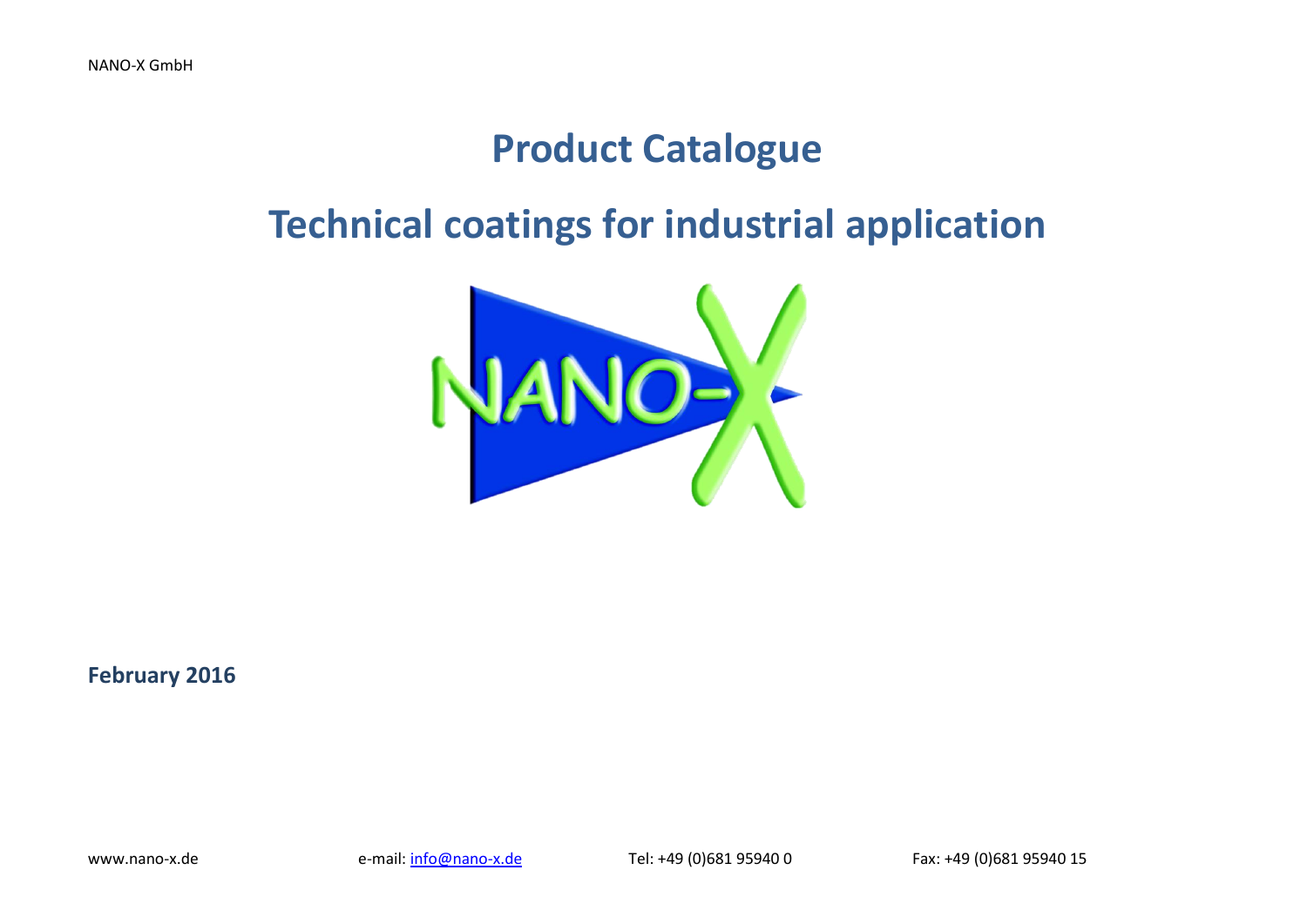### **x-tec® Corrosion protection**

**Coatings free from chromium with metal pigments for the protection of steel**

**- Zinc containing coatings for cathodic corrosion protection**

| <b>Product name</b>                  | Feature                                                                                              | <b>Application</b>                            | <b>Solvent</b> | Solid cont. | <b>Curing</b>                                 | <b>Container</b>                          | <b>Use</b>                                                 |
|--------------------------------------|------------------------------------------------------------------------------------------------------|-----------------------------------------------|----------------|-------------|-----------------------------------------------|-------------------------------------------|------------------------------------------------------------|
| x-tec <sup>®</sup> eco 4042          | Active corrosion protection on<br>steel, cast iron, iron, silvery<br>colour                          | Spraying                                      | <b>Water</b>   | 50%         | 80.300°C                                      | 30 liter barrel, 200<br>liter barrel, IBC | <b>Brake disks,</b><br>cast iron parts, steel parts        |
| x-tec <sup>®</sup> eco black<br>4048 | Active corrosion protection on<br>steel, cast iron, iron, black colour                               | Spraying                                      | <b>Water</b>   | 60%         | 80.300°C                                      | 30 liter barrel, 200<br>liter barrel, IBC | <b>Brake disks,</b><br>cast iron parts, steel parts        |
| $x$ -tec® CO 4040                    | Active corrosion protection on<br>steel, cast iron, iron, silvery<br>colour, room temperature drying | Spraying, dipping,<br>painting, aerosol spray | Xylene         | 56%         | <b>Room temperature</b><br>to $300^{\circ}$ C | 30 liter barrel, 200<br>liter barrel, IBC | Cast iron parts, aerosol spray<br>cans, paint, brake disks |
| x-tec <sup>®</sup> CO 4052           | <b>Active corrosion protection on</b><br>steel, cast iron, iron, silvery<br>colour                   | Dip-spin process                              | <b>Xylene</b>  | 50%         | 80.300°C                                      | 30 liter barrel, 200<br>liter barrel, IBC | Screws, nuts, bolts, washers,<br>fasteners                 |
| x-tec <sup>®</sup> CO 4057           | Active corrosion protection on<br>steel, cast iron, iron up to 500°C                                 | Spraying, dipping,<br>painting,               | Xylene         | 56%         | <b>Room temperature</b><br>to $300^{\circ}$ C | 30 liter barrel, 200<br>liter barrel, IBC | <b>Brake disks,</b><br>cast iron parts, steel parts        |
| $x$ -tec® CO 4059                    | Active corrosion protection on<br>steel, cast iron, iron, black<br>colour, room temperature drying   | Spraying, dipping,<br>painting,               | Xylene         | 56%         | Room temperature<br>to $300^{\circ}$ C        | 30 liter barrel, 200<br>liter barrel, IBC | Brake disks,<br>cast iron parts, steel parts               |

**- varnishable zinc primer for coatings and powder coatings**

| <b>Product name</b>           | <b>Feature</b>                                                                 | <b>Application</b> | <b>Solvent</b> | Solid cont. | <b>Curing</b> | <b>Container</b>                          | <b>Use</b>                                             |
|-------------------------------|--------------------------------------------------------------------------------|--------------------|----------------|-------------|---------------|-------------------------------------------|--------------------------------------------------------|
| $x$ -tec <sup>®</sup> CO 4051 | <b>varnishable</b> active corrosion<br>protection on steel, iron, cast<br>iron | <b>Spaying</b>     | water          | 75%         | 130 bis 180°C | 30 liter barrel, 200<br>liter barrel, IBC | active primer for <b>powder</b><br>coatings and paints |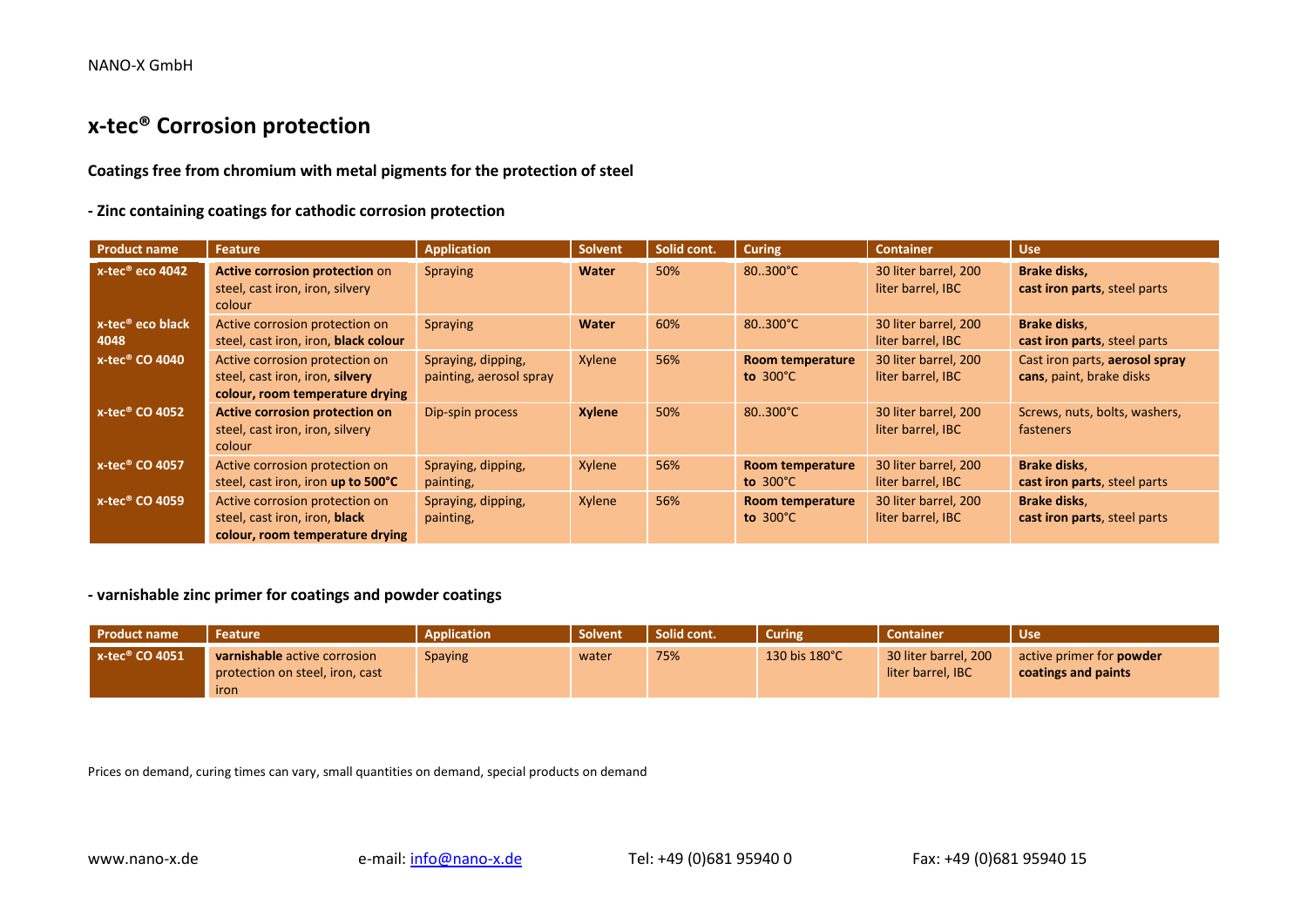**- Anti scale coatings for hardening and forming of steel**

| <b>Product name</b>                    | Feature                                              | Application                                                    | Solvent                 | Solid cont. | <b>Curing</b>                     | <b>Container</b>               | <b>Use</b>                                                     |
|----------------------------------------|------------------------------------------------------|----------------------------------------------------------------|-------------------------|-------------|-----------------------------------|--------------------------------|----------------------------------------------------------------|
| AlSi <sup>®</sup> Coat 4001            | Anti scale up to 950°C, spot<br>weldable, recoatable | <b>Coilcoating, spraying</b>                                   | <b>Butyl glykol</b>     | 20%         | <b>PMT 200</b><br>$250^{\circ}$ C | 200 L Barrel<br><b>IBC</b>     | Anti scale for steel and parts for<br>press hardening          |
| $x-tec^{\circ}$ ZS 4037                | Anti scale up to 950°C                               | Roller application,<br>spraying, painting,<br>aerosol spraying | White spirit<br>100/140 | 33%         | RT250°C                           | 5 L Tin bucket                 | Anti scale for steel and parts for<br>press hardening          |
| $x$ -clean® EC 2048<br>special product | Up to 1.000°C stable anti-<br>adhesive coating       | Roller application,<br>spraying, painting,<br>aerosol spraying | Isopropanol             | 20%         | <b>RT</b>                         | 5 L Tin bucket<br>30 L Hobbock | Reduces deposits on ceramic<br>rolls in roller hearth furnaces |

### **x-clean® Pre-cleaning for steel and iron**

**Environment friendly rust remover for steel and iron**

| <b>Product name</b>             | Feature                  | Application                                                             | <b>Solvent</b> | Solid cont. | Residence time   | <b>Container</b>              | <b>Use</b>                                                       |
|---------------------------------|--------------------------|-------------------------------------------------------------------------|----------------|-------------|------------------|-------------------------------|------------------------------------------------------------------|
| x-clean <sup>®</sup> CO 4069    | Removes rust, jellylike  | Painting (Gel)                                                          | Water, pH 5-6  | 35%         | 30 min., 8 hours | 10 L container                | Removal of flash rust and heavy<br>rust, preparation for coating |
| $x$ -clean <sup>®</sup> CO 4070 | Removes rust, thin fluid | <b>Dipping (Immersion</b><br>bath)<br>Dilutable up to 1:5 with<br>water | Water, pH 5-6  | 33%         | 3-12 hours       | 5 L canister<br>30 L canister | Removal of flash rust and heavy<br>rust, preparation for coating |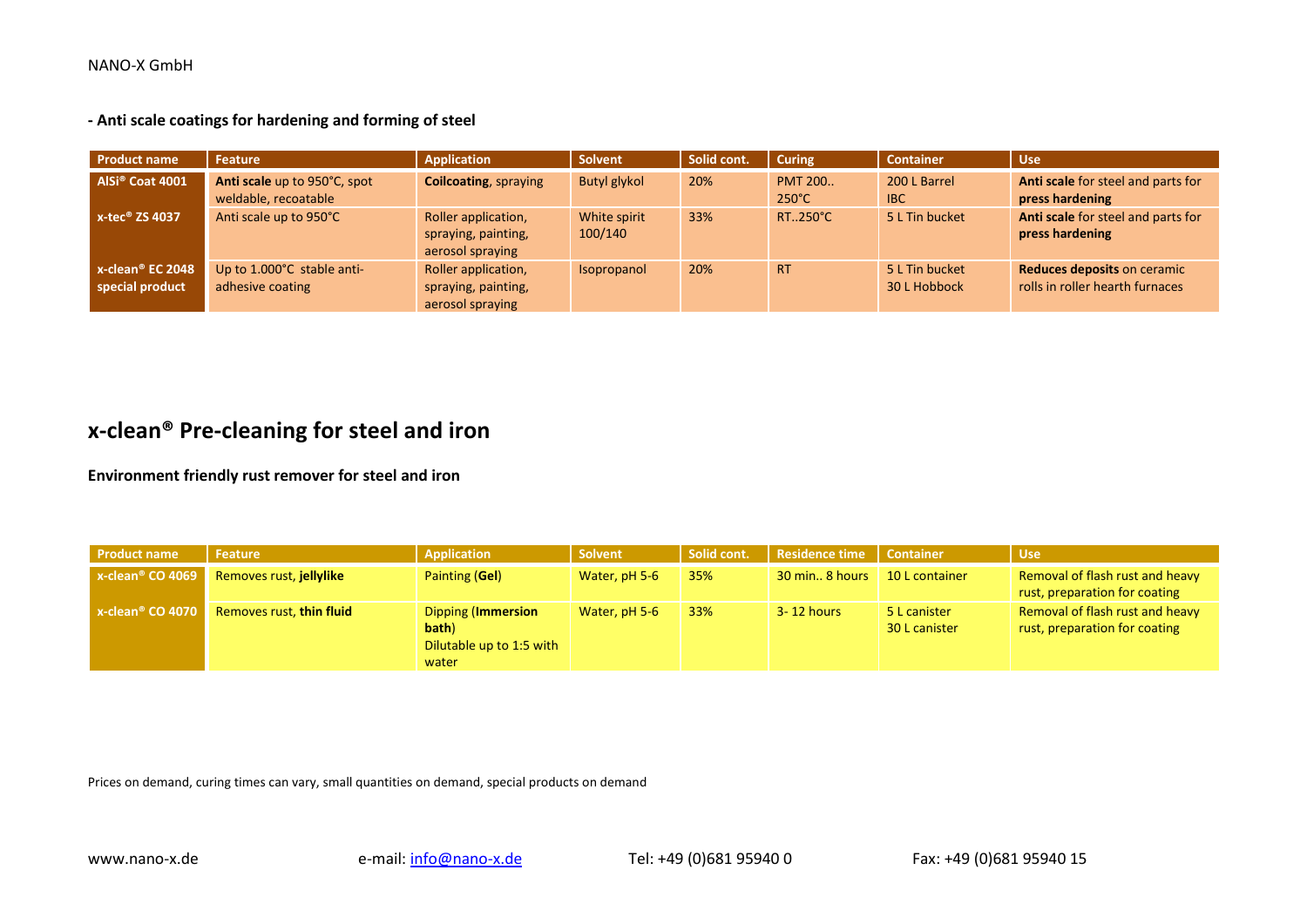### **x-tec® Passivation**

**Transparent or pigmented, mostly scratch resistant coatings for the passivation of zinc-plated and aluminium surfaces**

| <b>Product name</b> | Feature                                                                                                      | <b>Application</b>                | <b>Solvent</b>          | <b>Solid</b> | <b>Curing</b>     | <b>Container</b>           | <b>Use</b>                                                               |
|---------------------|--------------------------------------------------------------------------------------------------------------|-----------------------------------|-------------------------|--------------|-------------------|----------------------------|--------------------------------------------------------------------------|
|                     |                                                                                                              |                                   |                         | cont.        |                   |                            |                                                                          |
| $x$ -tec® CO 4060   | Passivation for zinc or zinc sheet                                                                           | Spaying, rolling, Coil<br>Coating | High solid              | 100%         | RT  250°C         | 200 L barrel<br><b>IBC</b> | For zinc, pre-weathered zinc, or<br>aluminium (high gloss)               |
| $x$ -tec® CO 4046   | Transparent corrosion protection<br>for pre-weathered zinc                                                   | <b>Coil coating</b>               | Ethanol,<br>Isopropanol | 33%          | $< 250^{\circ}$ C | 200 L barrel<br><b>IBC</b> | For zinc, pre-weathered zinc, or<br>aluminium                            |
| $x$ -clean® AF 4095 | Transparent, scratch resistant<br>corrosion protection for<br>aluminium coil with anti<br>fingerprint effect | <b>Coilcoating</b>                | <b>BG</b>               | 30%          | <b>PMT 220°C</b>  | 200 L barrel<br><b>IBC</b> | Aluminium coil, formable,<br>weldable, inside and outside<br>application |

### **x-tec® Anti tarnish coatings**

**High temperature anti tarnish coating for stainless steel**

| <b>Product name</b>           | <b>Feature</b>                                                       | Application                             | <b>Solvent</b>     | <b>Solid</b><br>cont. | Curing          | <b>Conatiner</b>           | <b>Use</b>                                                     |
|-------------------------------|----------------------------------------------------------------------|-----------------------------------------|--------------------|-----------------------|-----------------|----------------------------|----------------------------------------------------------------|
| $x$ -tec <sup>®</sup> TP 4053 | Anti tarnish coating for stainless<br>steel up to 600°C, pigmentable | Spraying                                | <b>Isopropanol</b> | 40%                   | $250^{\circ}$ C | 200 L barrel<br><b>IBC</b> | <b>End pipes, exhaust pipes,</b><br><b>pressing irons etc.</b> |
| $x$ -tec <sup>®</sup> TP 4054 | Anti tarnish coating for stainless<br>steel up to 600°C              | Spraying, dipping,<br>rolling, flushing | <b>Water</b>       | 14%                   | $250^{\circ}$ C | 200 L barrel<br><b>IBC</b> | <b>Brushed stainless steel</b>                                 |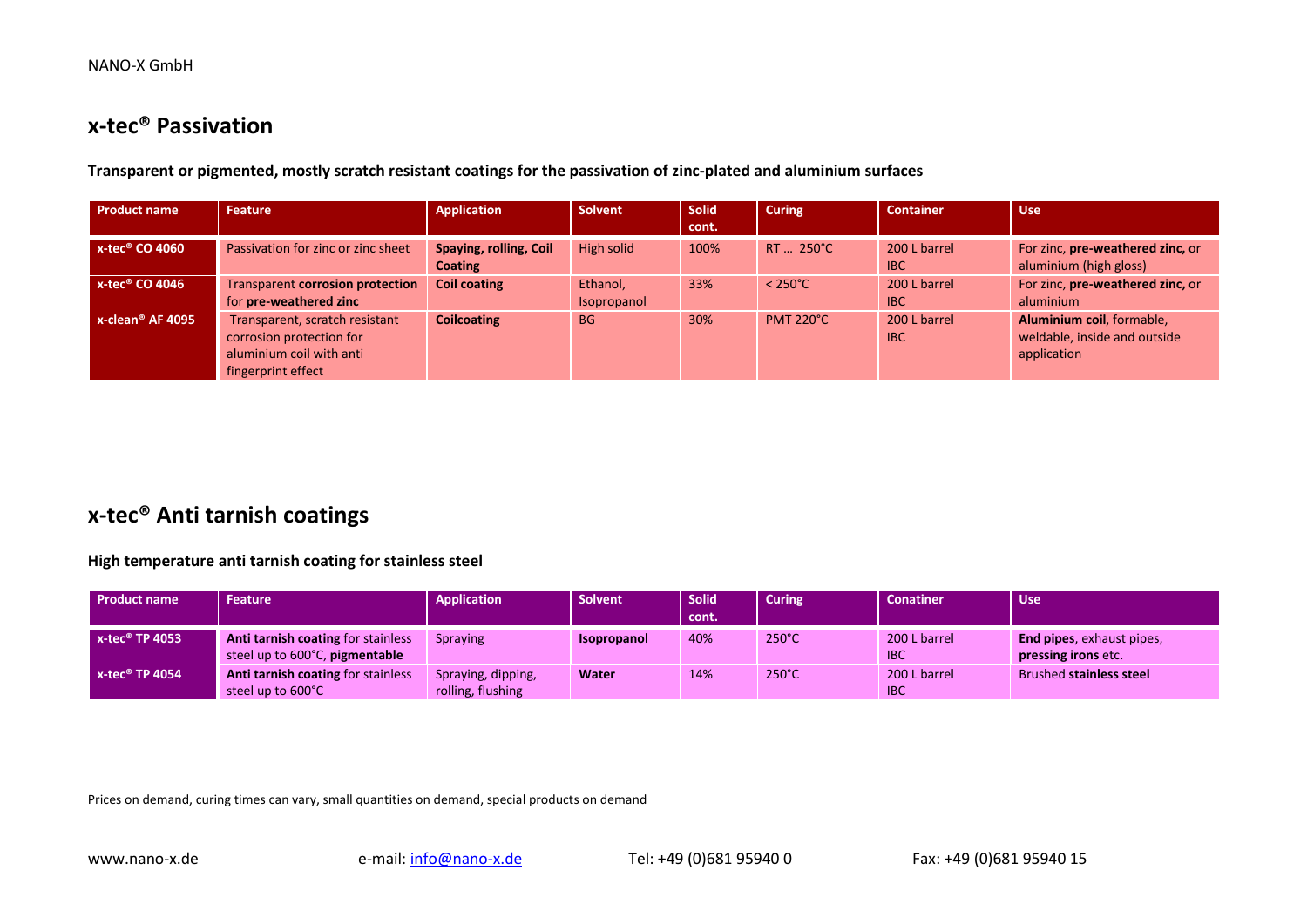### **x-clean® Antifingerprint**

**Antifingerprint for stainless steel and PVD surfaces by ultrathin highly resistant coatings**

| <b>Product name</b>             | Feature                              | <b>Application</b>  | <b>Solvent</b> | Solid | <b>Curing</b>    | <b>Container</b> | Use <sup>1</sup>                |
|---------------------------------|--------------------------------------|---------------------|----------------|-------|------------------|------------------|---------------------------------|
|                                 |                                      |                     |                | cont. |                  |                  |                                 |
| $x$ -clean <sup>®</sup> AF 4045 | Antifingerprint for stainless and    | <b>Spraying</b>     | Isopropanol,   | 17%   | 130250°C         | 30 L canister    | Parts from stainless steel,     |
|                                 | <b>PVD</b> surfaces                  |                     | Butylglykol    |       |                  | 200 L barrel     | sanitary, kitchen etc.          |
| $x$ -clean $^{\circ}$ AF 4021   | Antifingerprint for stainless and    | <b>Spraying</b>     | Water          | 8%    | 130250°C         | 30 L canister    | Parts from stainless, sanitary, |
|                                 | <b>PVD</b> surfaces                  |                     |                |       |                  | 200 L barrel     | kitchen etc.                    |
| $x$ -clean $^{\circ}$ AF 4089   | Antifingerprint for stainless steel, | <b>Coil coating</b> | PNB, 1-Butanol | 50%   | <b>PMT 250°C</b> | <b>IBC</b>       | For the manufacturing of        |
|                                 | formable, weldable                   |                     |                |       |                  | 200 L barrel     | kitchens, household appliances, |
|                                 |                                      |                     |                |       |                  |                  | parts etc.                      |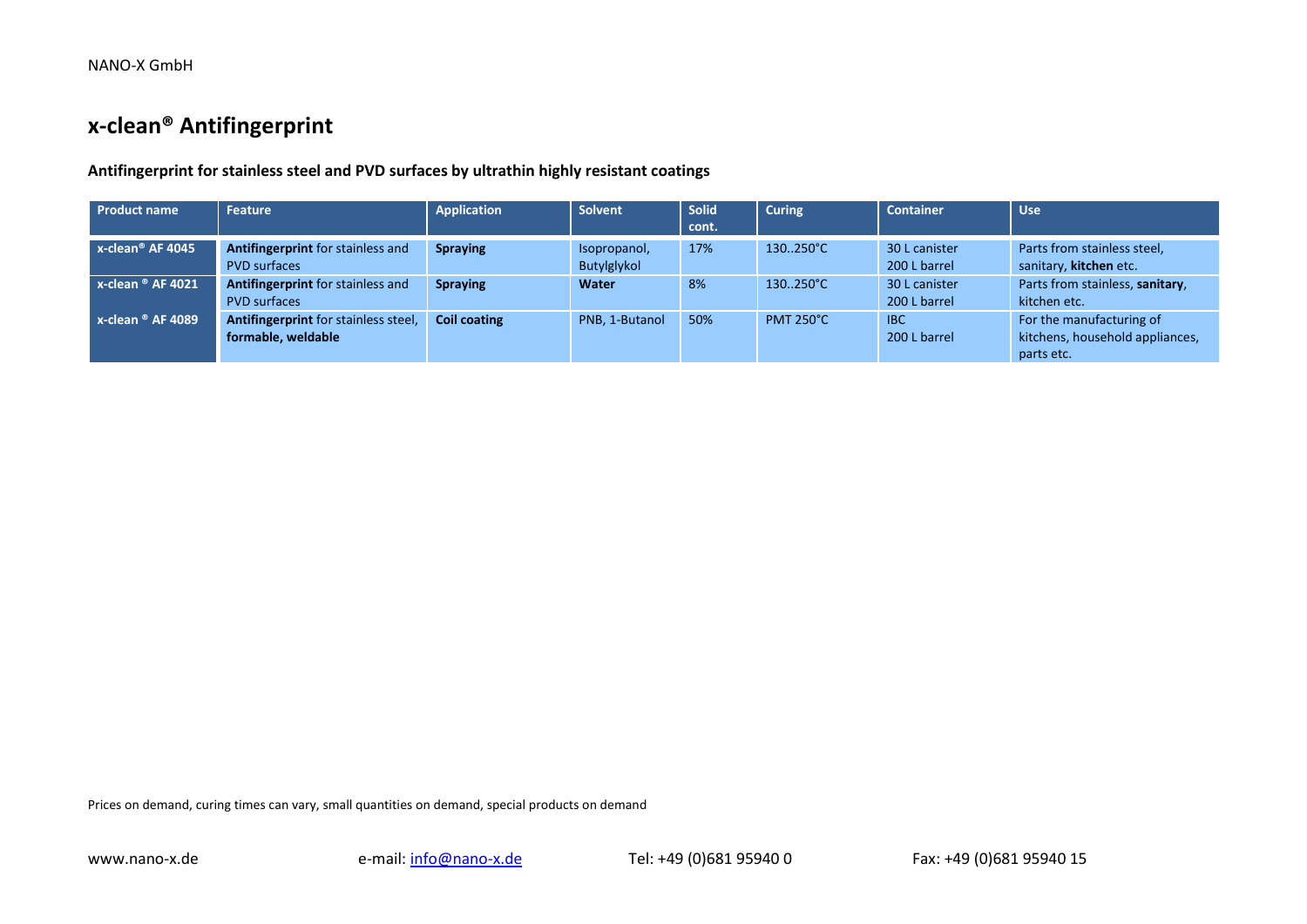### **x-protect® scratch-resistant**

**Highly scratch-resistant protective paints for vehicles, polymer, lacquer and plastic surfaces**

#### **- Scratch resistant coatings**

| <b>Product name</b>               | <b>Feature</b>                  | Application          | Solvent       | <b>Solid</b> | <b>Curing</b>            | <b>Container</b> | <b>Use</b>                      |
|-----------------------------------|---------------------------------|----------------------|---------------|--------------|--------------------------|------------------|---------------------------------|
|                                   |                                 |                      |               | content      |                          |                  |                                 |
| $x$ -protect <sup>®</sup> KR 3611 | Transparent, scratch resistant, | Spin coating, Inkjet | 1-Methoxy-2-  | 50%          | <b>UV</b>                | 30 L canister    | For lenses, displays, polymers, |
|                                   | fast curing                     |                      | Propanol      |              |                          | 200 L barrel     | indoor use                      |
| $x$ -protect <sup>®</sup> KR 3037 | Transparent, scratch resistant, | <b>Spraying</b>      | Ethanol       | 60%          | UV, $\geq 180^{\circ}$ C | 30 L canister    | For lenses, displays, polymers, |
|                                   | UV or thermal curing            |                      | Butyl acetate |              |                          | 200 L barrel     | indoor use                      |

### **x-view® Anti fogging**

**Clear view by anti fogging effect on glass and plastics**

| <b>Product name</b>            | <b>Feature</b>                       | <b>Application</b>       | <b>Solvent</b> | Solid<br>cont. | Curing <sup>1</sup>        | <b>Container</b>              | Use.                                                        |
|--------------------------------|--------------------------------------|--------------------------|----------------|----------------|----------------------------|-------------------------------|-------------------------------------------------------------|
| $x$ -view <sup>®</sup> AB 1212 | <b>Temporary</b> anti fogging effect | <b>Rub up</b> , spraying | Ethanol        | 2%             | <b>Room</b><br>temperature | 30 L canister<br>200 L barrel | Ski goggles, diving goggles, sports<br>glasses, visors etc. |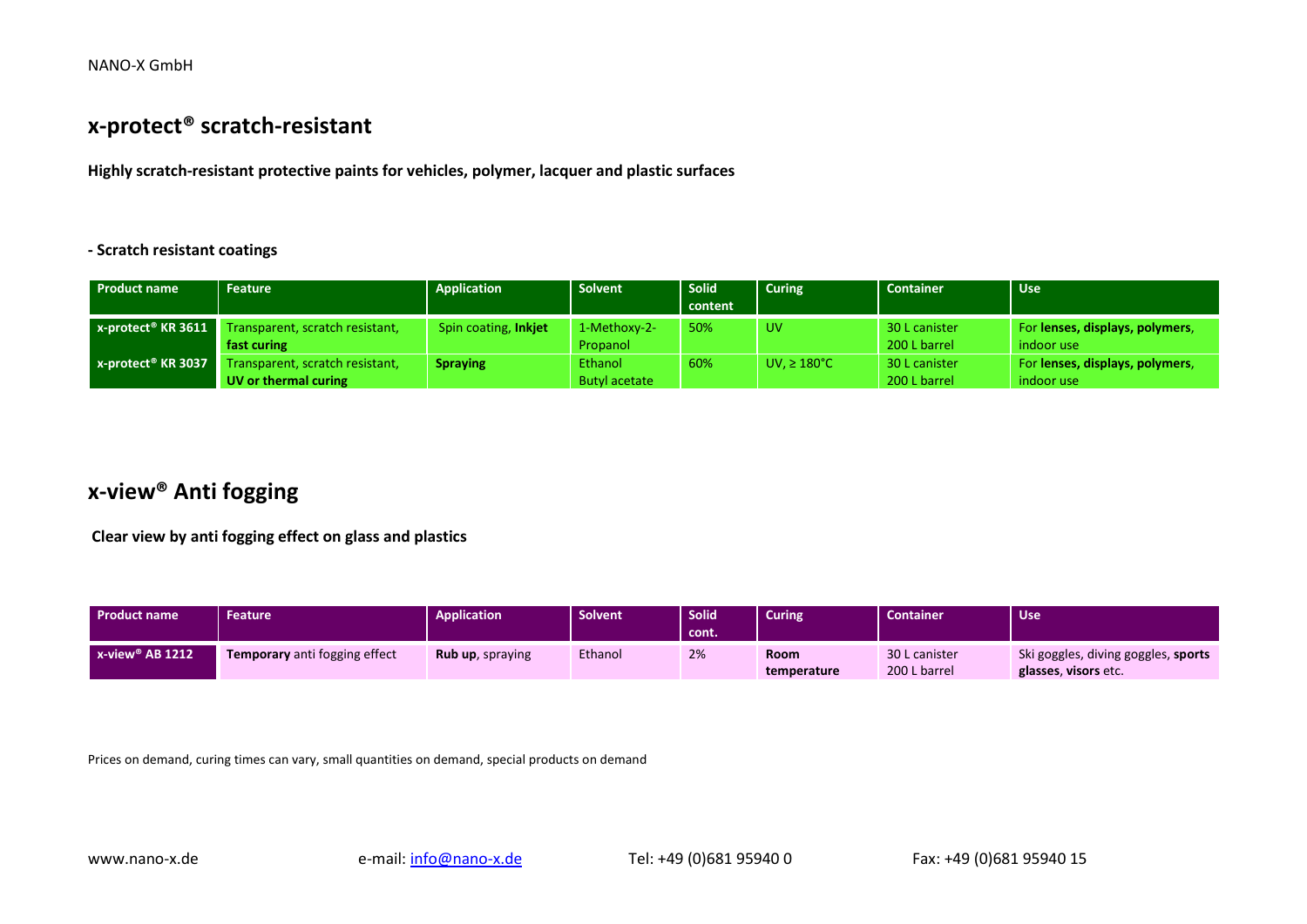### **x-clean® Cleaning efficiency**

#### **Easy-to-clean (ETC) and self cleaning surfaces**

#### **- Hydrophobizing**

| <b>Product name</b>             | <b>Feature</b>                   | Application          | <b>Solvent</b>     | Solid cont. | <b>Curing</b>    | <b>Container</b> | <b>Use</b>                 |
|---------------------------------|----------------------------------|----------------------|--------------------|-------------|------------------|------------------|----------------------------|
| $x$ -clean <sup>®</sup> EC 1224 | Unfluorinated, anti lime effect, | Rub up, spraying,    | <b>Ethanol</b>     | $< 1\%$     | Room temp.       | <b>IBC</b>       | Hydrophobizing of glass,   |
|                                 | Sanitary equipment               | <b>Aerosol spray</b> |                    |             | $.200^{\circ}$ C | 200 L barrel     | ceramics, painted surfaces |
| $x$ -clean <sup>®</sup> EC 1272 | Fluorinated, anti grease effect, | Rub up, spraying,    | <b>Isopropanol</b> | 1%          | Room temp.       | 30 L canister    | Hydrophobizing of glass,   |
|                                 | kitchen, rain repellent          | <b>Aerosol spray</b> |                    |             | $300^{\circ}$ C  | 200 L barrel     | ceramics, painted surfaces |

#### **- Self-cleaning, photocatalysis**

| <b>Product name</b>             | <b>Feature</b>                                                     | Application                  | <b>Solvent</b>             | Solid cont. | Curing                     | <b>Container</b>              | <b>Use</b>                                                       |
|---------------------------------|--------------------------------------------------------------------|------------------------------|----------------------------|-------------|----------------------------|-------------------------------|------------------------------------------------------------------|
| $x$ -clean <sup>®</sup> PK 3033 | Self-cleaning on painted surfaces<br><b>and glass (industrial)</b> | <b>Spraying, Coilcoating</b> | Butylglykol,<br>1- Butanol | 6%          | PMT 130200°C               | <b>IBC</b><br>200 L Barrel    | External painted surfaces, coil,<br>polymers, facades, aluminium |
| $x$ -view <sup>®</sup> PK 1016  | Self-cleaning on glass (DIY)                                       | Rub up, spraying             | Water                      | 1%          | <b>Room</b><br>temperature | 30 L canister<br>200 L barrel | External, solar collectors, panes<br>etc.                        |

#### **- Nanostructured, superhydrophilic self-cleaning silicate layers**

| <b>Product name</b>           | <b>Feature</b>                                     | Application                   | <b>Solvent</b> | Solid cont. | <b>Curing</b>            | <b>Container</b>           | <b>Use</b>                                                    |
|-------------------------------|----------------------------------------------------|-------------------------------|----------------|-------------|--------------------------|----------------------------|---------------------------------------------------------------|
| $x$ -tec® HP 4014             | Self-cleaning on painted surfaces<br>and aluminium | <b>Spraying, coil coating</b> | Water          | 5%          | 130250°C                 | <b>IBC</b><br>200 L barrel | Outdoor and indoor, facades,<br>balconies, aluminum chillers  |
| $x$ -tec <sup>®</sup> HP 4015 | Self-cleaning on painted surfaces<br>and aluminium | <b>Coilcoating, spraying</b>  | Butylglykol    | 5%          | <b>PMT</b><br>180°C250°C | <b>IBC</b><br>200 L barrel | Outdoor and indoor, facades<br>balconies, alum, Chillers etc. |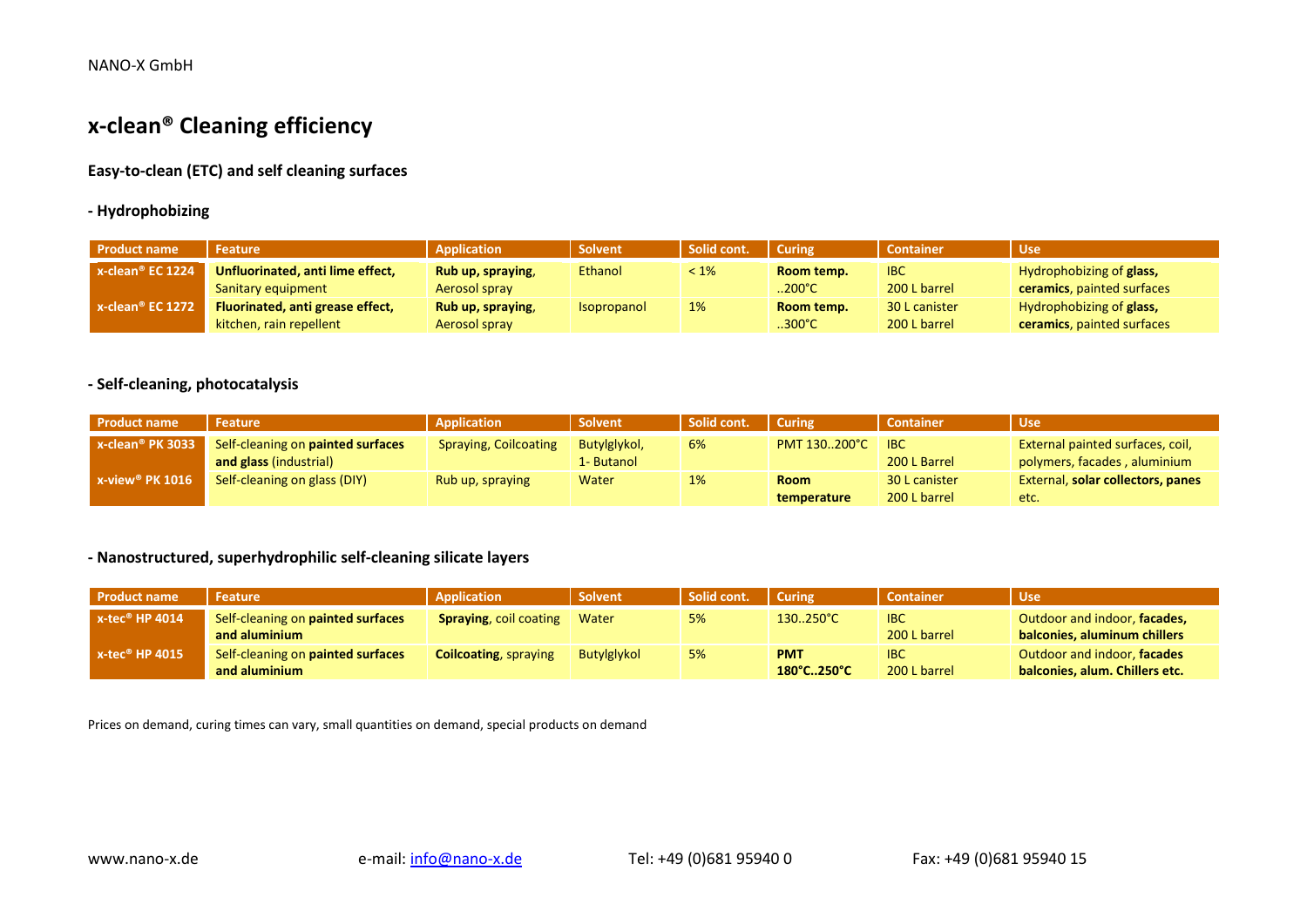#### **- Coatings for concrete**

| <b>Product name</b>            | Feature                                             | <b>Application</b>                        | Solvent           | <b>Solid</b><br>cont. | <b>Curing</b>              | <b>Container</b>           | <b>Use</b>                                                                       |
|--------------------------------|-----------------------------------------------------|-------------------------------------------|-------------------|-----------------------|----------------------------|----------------------------|----------------------------------------------------------------------------------|
| x-protect <sup>®</sup> EC 7003 | Concrete coating, transparent<br>dirt-repellent     | <b>Coilcoating</b> , spraying,<br>rolling | <b>High Solid</b> | >90%                  | <b>UV</b>                  | <b>IBC</b><br>200 L barrel | <b>Concrete stones</b>                                                           |
| x-protect <sup>®</sup> EC 7047 | Concrete coating, dirt-repellent,<br>pigmentable    | <b>Rolling</b> , spraying                 | <b>High Solid</b> | > 90%                 | <b>Room</b><br>temperature | <b>IBC</b><br>200 L barrel | Concrete stones, cement and<br>plastering, facades and plains<br>R <sub>10</sub> |
| x-protect <sup>®</sup> EC 7048 | Concrete coating, dirt-repellent,<br>matt           | <b>Rolling, spraying</b>                  | <b>High Solid</b> | >90%                  | <b>Room</b><br>temperature | <b>IBC</b><br>200 L barrel | Concrete stones, cement and<br>plastering, facades and plains<br>R <sub>10</sub> |
| x-protect <sup>®</sup> EC 7050 | Concrete coating, dirt-repellent,<br>slip resistant | <b>Rolling, spraying</b>                  | <b>High Solid</b> | > 90%                 | <b>Room</b><br>temperature | <b>IBC</b><br>200 L barrel | Concrete stones, cement and<br>plastering, facades and plains<br>R <sub>12</sub> |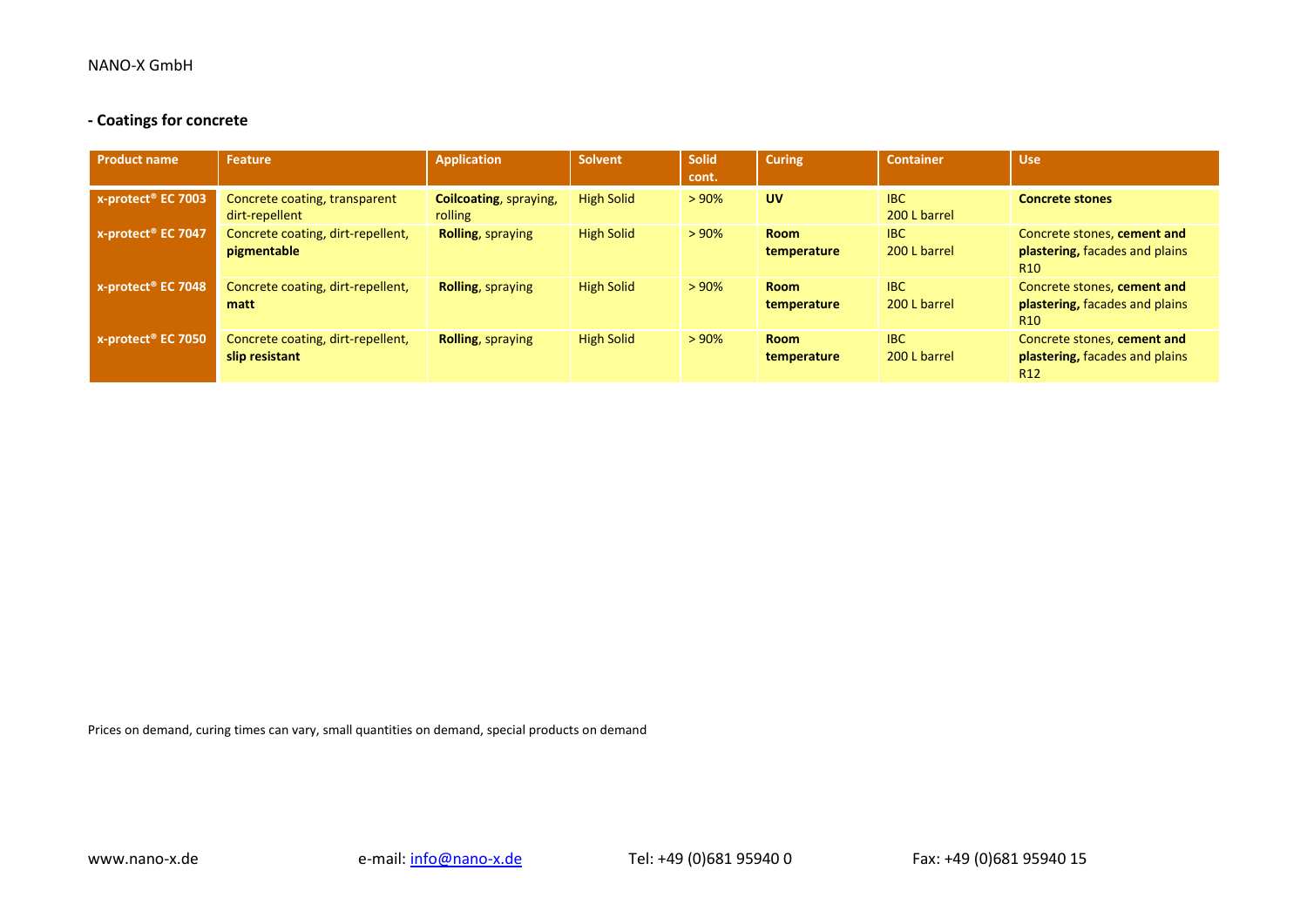### **x-clean® Impregnations**

**Efficient protection against staining**

#### **- Stone and concrete impregnation**

| <b>Product name</b> | <b>Feature</b>                                                | <b>Application</b> | Solvent | <b>Solid</b><br>cont. | <b>Curing</b>                       | <b>Container</b>              | <b>Use</b>                                                    |
|---------------------|---------------------------------------------------------------|--------------------|---------|-----------------------|-------------------------------------|-------------------------------|---------------------------------------------------------------|
| $x$ -clean® EC 7086 | Stain protection, dirt-repellent,<br>transparent. fluorinated | Rolling, spraying  | Water   | 10%                   | <b>Room</b><br>temperature<br>200°C | 30 L canister<br>200 L barrel | <b>Concrete surfaces, stone and</b><br>natural stone surfaces |

#### **- Textile and leather impregnation**

| <b>Product name</b>           | <b>Feature</b>                                                  | <b>Application</b>            | Solvent          | <b>Solid</b> | <b>Curing</b>                 | <b>Container</b>           | <b>Use</b>                                       |
|-------------------------------|-----------------------------------------------------------------|-------------------------------|------------------|--------------|-------------------------------|----------------------------|--------------------------------------------------|
|                               |                                                                 |                               |                  | cont.        |                               |                            |                                                  |
| $x$ -tex <sup>®</sup> EC 5028 | <b>Stain protection, hydro- and</b><br>oleophobic               | Spraying, rolling,<br>foulard | Water            | 1%           | Room temp.<br>$200^{\circ}$ C | IBC<br>200 L barrel        | Dirt-repellent textile and leather<br>finishing  |
| $x$ -tex <sup>®</sup> EC 5029 | <b>Stain protection</b> , hydro- and<br>oleophobic, concentrate | Spraying, rolling,<br>foulard | Water, dilutable | 20%          | Room temp.<br>$200^{\circ}$ C | <b>IBC</b><br>200 L barrel | Concentrate for textile and leather<br>finishing |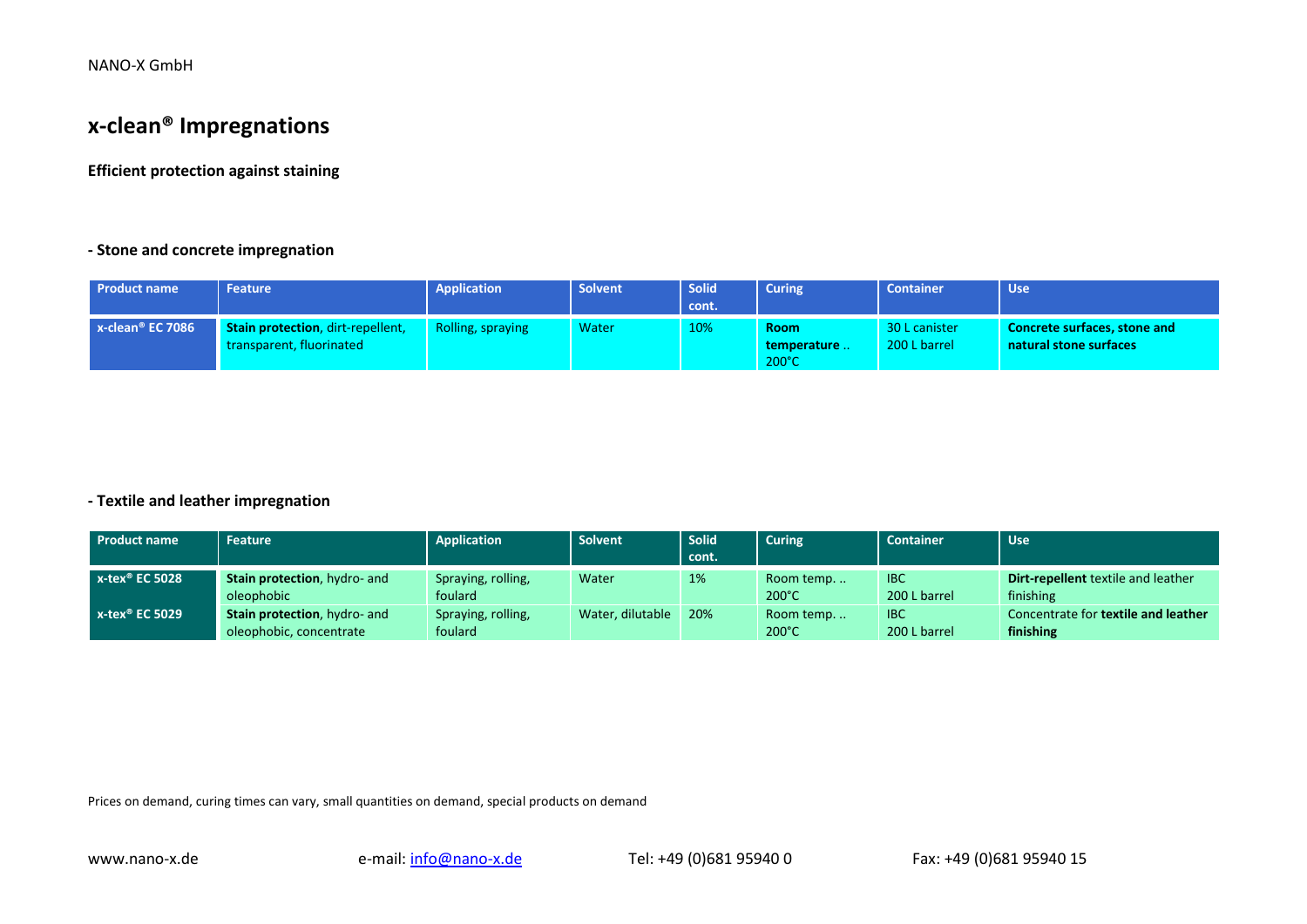### **x-tec® Catalysis**

**Nanostructural highly efficient catalyst technology**

#### **- Silicate-based catalysts for soot combustion**

| <b>Product name</b> | Feature                                                             | <b>Application</b>          | Solvent | Solid cont. | <b>Curing</b>       | <b>Container</b>              | <b>Use</b>                                                                      |
|---------------------|---------------------------------------------------------------------|-----------------------------|---------|-------------|---------------------|-------------------------------|---------------------------------------------------------------------------------|
| x-clean® CA 2461    | Efficient soot catalyst based on<br>silicon dioxide (from 300°C on) | Dipping (Immersion<br>bath) | Water   | 24%         | $130.500^{\circ}$ C | <b>IBC</b><br>200 L barrel    | Diesel soot filter (ceramic)                                                    |
| x-clean® CA 4083    | <b>Transparent</b> coating for soot<br>combustion (from 300°C on)   | Spraying, flow coating      | Water   | 23%         | $130500^{\circ}C$   | 30 L canister<br>200 L barrel | Stainless steel, Exhaust gas<br>recycling cooler, fireplace glass<br>panes etc. |

#### **- Nanostructural catalysts for electrocatalysis**

| <b>Product name</b> | Feature                        | <b>Application</b> | <b>Solvent</b> | Solid cont. | <b>Curing</b> | Container     | -Use                                |
|---------------------|--------------------------------|--------------------|----------------|-------------|---------------|---------------|-------------------------------------|
| $x$ -clean CA 4084  | Effective electrocatalysis for | Spraying, dipping, | Water          | 9%          | 130°C  250°C  | 30 L canister | Coating for titanium electrodes for |
|                     | electrolytic processes         | rolling            |                |             |               | 200 L barrel  | chlorine catalysis etc.             |

#### **- Heavy-metal free oxidation catalysis**

| Product name        | Feature                           | <b>Application</b> | <b>Solvent</b> | Solid cont. | <b>Curing</b> | <b>Container</b> | <b>Use</b>                 |
|---------------------|-----------------------------------|--------------------|----------------|-------------|---------------|------------------|----------------------------|
| $x$ -clean® CA 4287 | <b>Heavy-metal free oxidation</b> | Dipping (immersion | Water          | 15%         | 130-250°C     | 30 L canister    | Catalytic reburn, chemical |
|                     | catalysis                         | bath)              |                |             |               | 200 L barrel     | processes                  |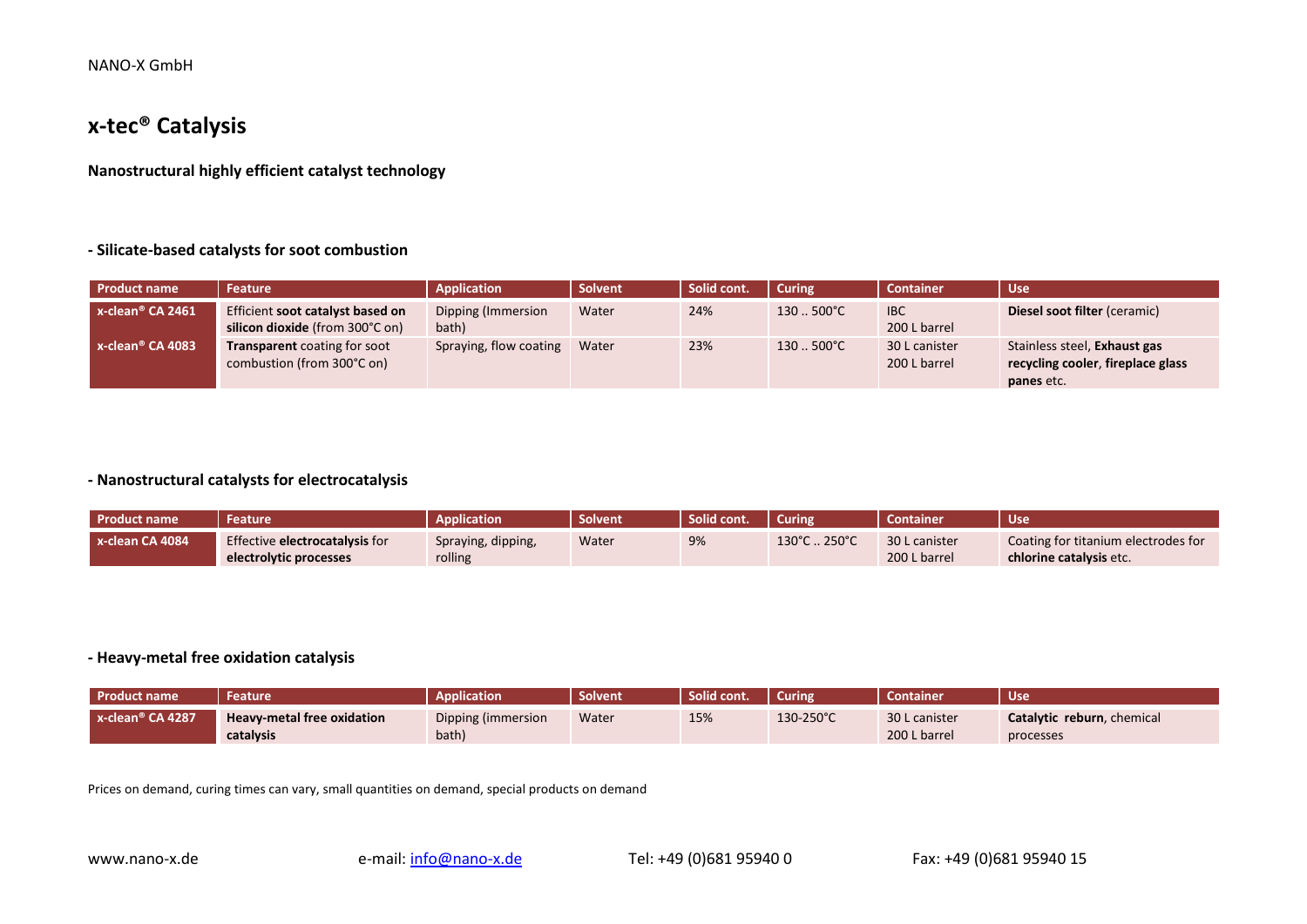### **x-tec® Energy**

#### **Heat absorbent coatings**

| <b>Product name</b>               | Feature                                                  | Application                                | Solvent     | <b>Solid</b><br>cont. | <b>Curing</b>    | <b>Container</b>              | <b>Use</b>                                                            |
|-----------------------------------|----------------------------------------------------------|--------------------------------------------|-------------|-----------------------|------------------|-------------------------------|-----------------------------------------------------------------------|
| $x$ -coat <sup>®</sup> black 4002 | Heat absorbent black coating with<br>food approval       | Coilcoating, spraying<br>on aluminium coil | Isopropanol | 20%                   | <b>PMT 200°C</b> | <b>IBC</b><br>200 L barrel    | Disposable barbecue dishes,<br>aluminium foil, aluminium<br>packaging |
| $x$ -coat <sup>®</sup> black 4005 | Heat absorbent, black,<br>temperature-stable up to 500°C | Coilcoating,<br>Aluminium coil             | Ethanol     | 55%                   | <b>PMT 200°C</b> | 30 L canister<br>200 L barrel | Headlamp diffusers, facade, solar<br>collector etc.                   |

### **x-form® Demoulding agent**

#### **Demoulding coating**

| <b>Product name</b>            | Feature                                       | Applikation     | solvent                    | Solid <sup>®</sup><br><b>L</b> cont. | Curing   | <b>Container</b>             | <b>Use</b>                                   |
|--------------------------------|-----------------------------------------------|-----------------|----------------------------|--------------------------------------|----------|------------------------------|----------------------------------------------|
| $\blacksquare$ x-form® EC 4006 | Durable demoulding coating for<br>steel tools | <b>Spraying</b> | Butylglykol<br>Isopropanol | 15%                                  | 80-250°C | 30 liter can<br>200 L barrel | Demoulding of polymers and<br>natural fibers |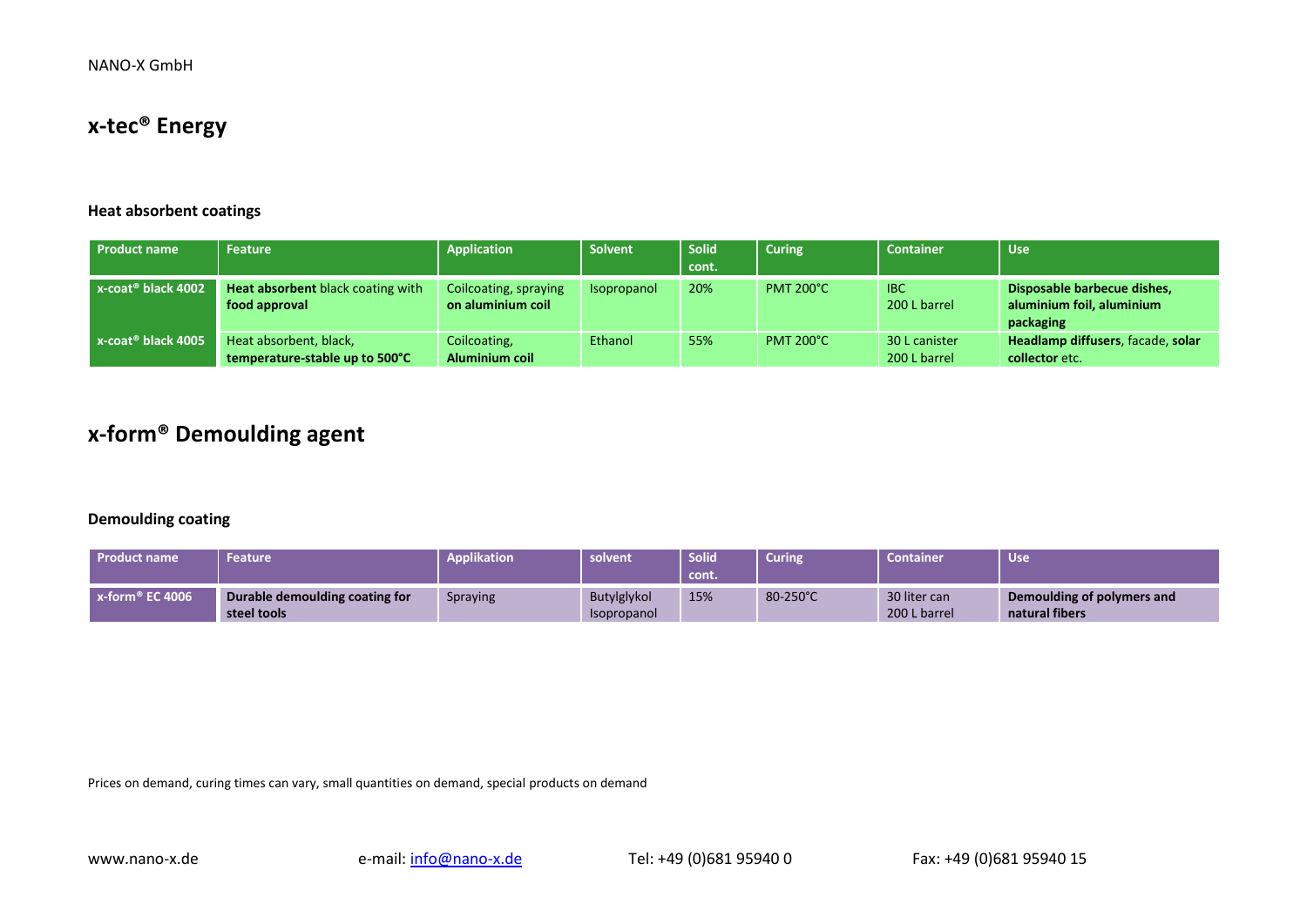# **Raw materials for coatings industry (SiliXan GmbH, www.silixan.de)**